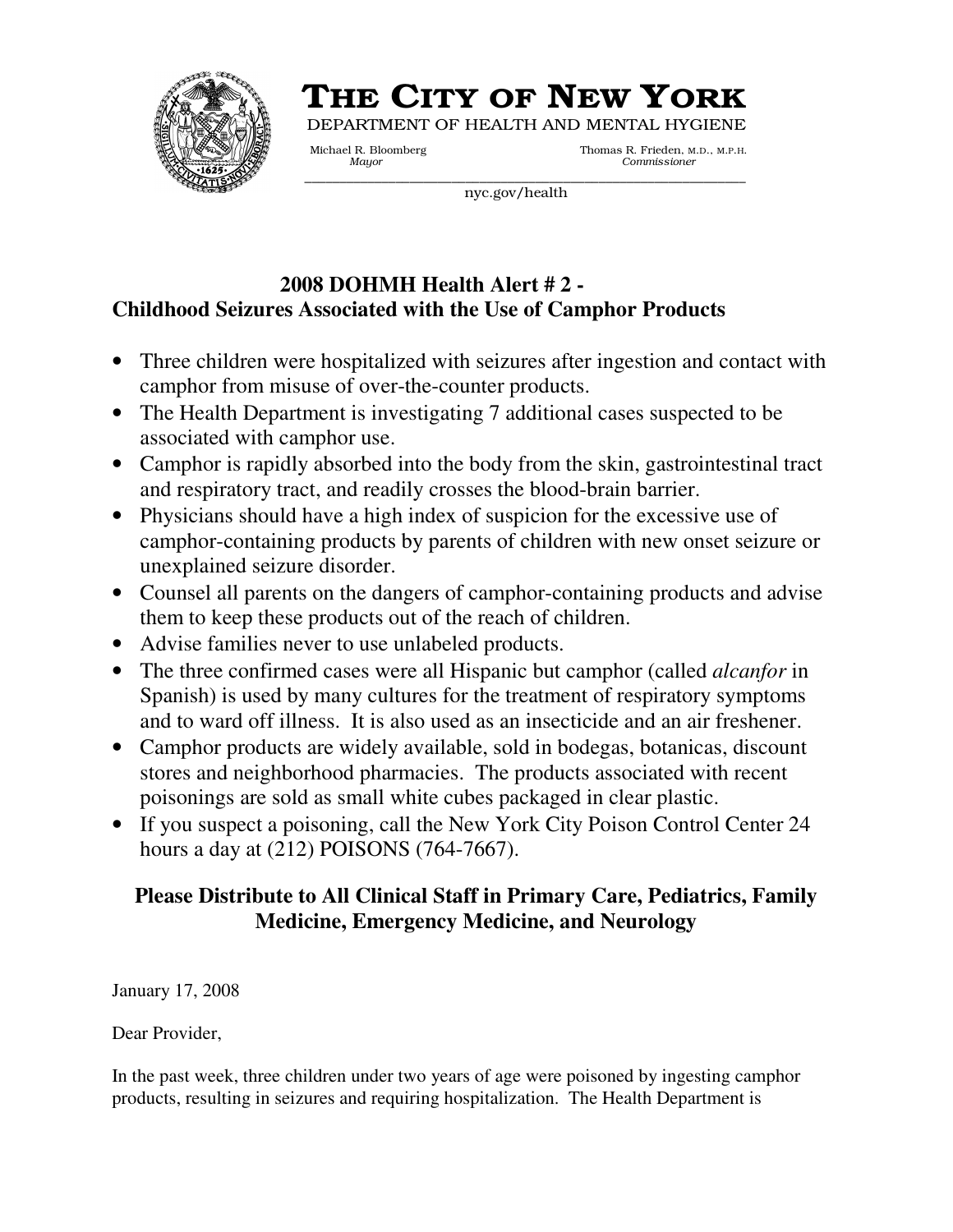investigating seven additional cases potentially associated with camphor use. All three confirmed cases occurred in the Bronx and resulted from children accidentally ingesting or mouthing camphor cubes and/or having excessive skin and inhalation exposure. Camphor is commonly used as an over-the-counter treatment for colds and congestion, or as an insecticide or air freshener.

Case 1. A 15 month old generally healthy boy presented to the pediatric emergency department approximately 40 minutes after licking a cube of '*alcanfor*' [camphor]. He had intractable vomiting followed by a generalized tonic–clonic seizure. The parents purchased the '*alcanfor*' at a local botanica to treat the child's cold. The camphor was placed in a bowl of water on the floor of the child's room. The parents also added the camphor to the water of the humidifier.

Case 2. A 22 month old generally healthy boy presented with status epilecticus to the pediatric emergency department approximately 1 hour after the parents found him with a piece of '*alcanfor*' in his mouth. The family had been using the product, which was purchased in the Dominican Republic, to control roaches in the apartment by placing it along the wall and in the corners.

Case 3. A 15 month old girl presented to the emergency department with her second seizure after the mother applied an '*alcanfor*' chest rub once an hour for 10 hours to the child's chest, back and head for cold symptoms. The mother also added '*alcanfor*' to the humidifier, placed it in a bowl with water under the crib, hung '*alcanfor*' tablets in cheesecloth from the corners of the crib and spread crushed tablets around the house to control roaches. The child's two older siblings had both been recently diagnosed with a seizure disorder.

Camphor is readily and rapidly absorbed through the skin, gastrointestinal and respiratory tract. Being lipophilic, gastrointestinal absorption is enhanced by fatty foods and it readily crosses the blood-brain barrier. The main symptoms of toxicity in children include stomatitis, nausea, vomiting, epigastric distress and CNS effects such as irritability, agitation, and seizures. This may eventually progress to CNS depression characterized by apnea and potentially, coma. Onset of symptoms is generally within 5 to 20 minutes of ingestion and peaks within 90 minutes.

Camphor is a white crystal with a familiar characteristic, fragrant, and penetrating odor. *Alcanfor* is the Spanish word for camphor. It is widely used in many different cultures and has varied applications. Camphor associated with the current poisonings are commonly sold in small white tablets or cubes for varied uses, including: adding to room humidifiers and vaporizers; placing it in a bowl of water to ward off illness or evil spirits; using as an insecticide; applying to the skin as an insect repellant; and using as a room air freshener.

Camphor is regulated by the federal Food and Drug Administration (FDA) in over-the-counter nasal decongestants and analgesics. FDA approved products must be labeled with information and directions for use, appropriate warnings (e.g., keep away from children and do not heat), and manufacturer's information. Camphor products that are not approved and labeled in accordance with FDA are illegal and unsafe.